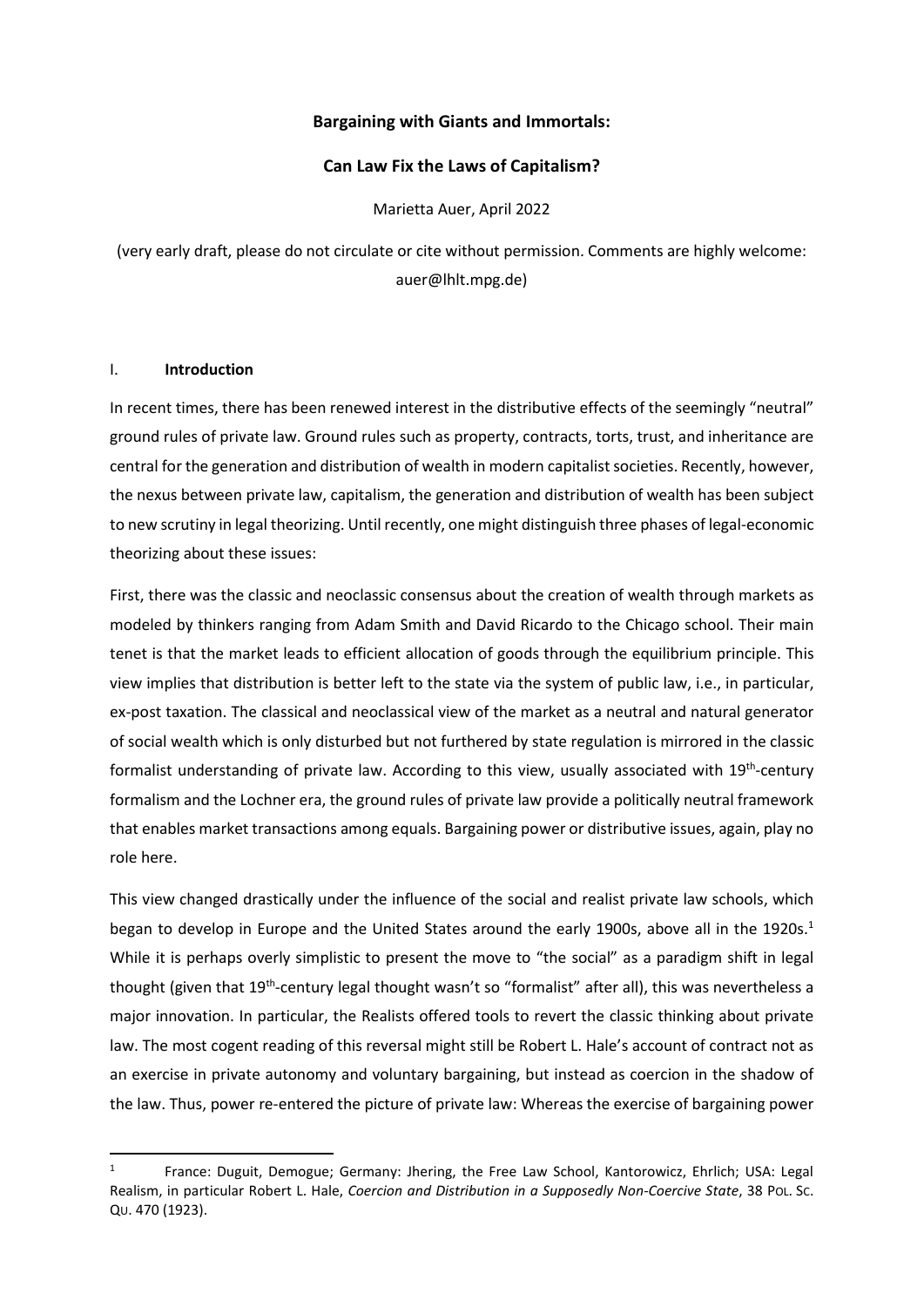had previously been bracketed off and excluded from the picture by the formalist reading of contractual freedom among formally equal parties, it now came back in the form of bargaining power to challenge the idea of free contracting. On this basis, progressive private law thought was able to reconceptualize large parts of classical private law under the new paradigm of unequal bargaining power. This was the birth, inter alia, of consumer protection, labor law, and equal opportunity law, all understood as adding a "materialized" layer of "the social" to private law.<sup>2</sup>

However, this was still not a convincing picture of the theory or underlying mechanics of private law. Most notably, distributive or paternalist regulations of private law relationships in some cases failed to reach their goal, or, as Duncan Kennedy puts it, "hurt the people they were trying to help".<sup>3</sup> Economics was back in the picture together with law and economics as well as the renewed question of how the institutions or ground rules of private law are interconnected with economics. How does private law shape market transactions? Should it interfere with the distribution of assets reached by the operation of the market mechanism? The new, post-Realist and post-CLS consensus of economic private law theory acknowledges or even presupposes that private law is, of course, not politically or distributively neutral. On the contrary, there is a wide consensus that wealth is distributed along the lines predetermined by the assignment of entitlements carved into the form of private property and contract. The main point of the post-CLS consensus of law and economics, however, is that the main issue is not about distribution, but rather about wealth maximization: It may be the case that capitalism leads to relative inequality among citizens or classes within a population. But what first and foremost needs to be recognized is that the capitalist market economy creates unprecedented wealth for entire strata of global and national populations who had never before been in the position to participate in the global distribution of assets at all. More simply put: wealth has to generated and, in the best-case scenario, maximized before there is anything to distribute at all. Thus, efficiency is generally regarded as being prior to – as a political-social goal – equality. In private law theory, this post-CLS neoclassical law and economics consensus translates into a triad of tenets: First, private law should focus on fostering efficiency through enabling market transactions. According to the Coase theorem, it makes no sense for private law to aspire to distributive justice by means of asset reallocation; irrespective of the initial endowment of entitlements, the market mechanism will lead to an efficient asset allocation. This neoclassic law and economics view of private law is further backed up by two corollaries: Second, the law should step in and correct inefficient allocative decisions when market failures occur in the form of externalities that cannot be priced through the market. Third, due to the focus on efficient markets and again strongly based on Coasean thinking, transaction costs as the costs of the market

<sup>2</sup> In Germany, Wieacker's account provides a classic reading of this development (including the wellknown problems of this tale of transformation, e.g., the "materialist" tendency of Nazi law): WIEACKER, PRIVATRECHTSGESCHICHTE DER NEUZEIT, 3d ed. 2016. In the USA, CLS took up the Realist strands, see, in particular, Duncan Kennedy's work.

<sup>3</sup> Duncan Kennedy, Law Distributes I: Ricardo Marx CLS, https://papers.ssrn.com/sol3/papers.cfm?abstract\_id=3813439.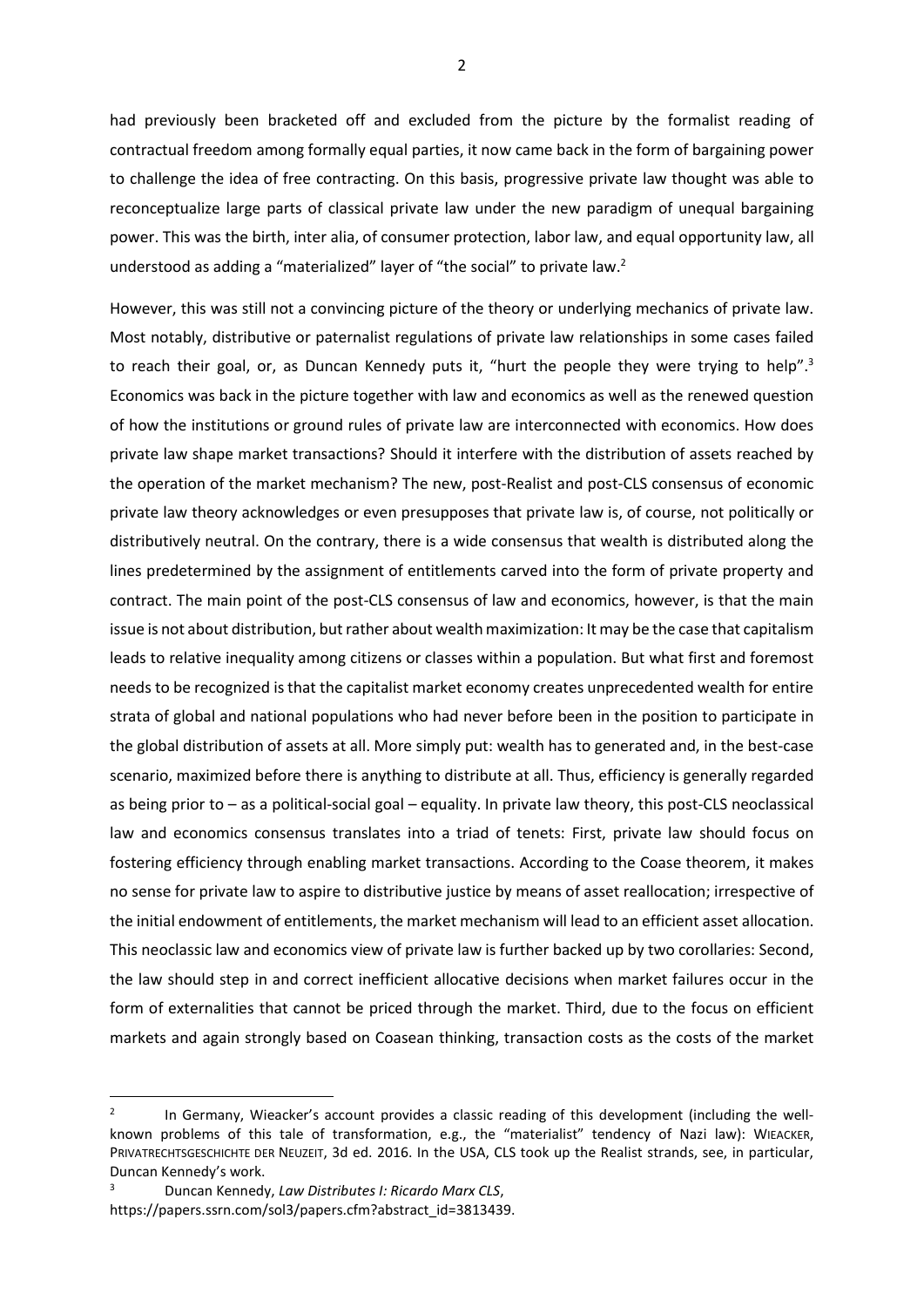exchange play an important role in private law theorizing. Private law institutions are generally assessed under the paradigm of whether hierarchical command ("the firm") costs less than market contracting. While this, again, does not naturalize markets, it does provide a strong reason for focusing the law on enabling and enhancing markets wherever possible and wherever there is no problem of externalities.<sup>4</sup>

This is where things stand right now. And again, the voices of a new chorus for "Putting Distribution First<sup>"5</sup> cannot be overheard. There is renewed interest in both how and why the ground rules of private law shape and create inequality. In "The Code of Capital," Katharina Pistor has argued that capitalists, aided by sophisticated lawyers in a process stretching over centuries, have used the ground rules of property, contract, collateral, bankruptcy, and corporations to turn certain assets – but not others – into capital. Through legal coding, assets become tools for the accumulation of wealth – but only for capital holders: "Capitalism, it turns out, is more than just the exchange of goods in a market economy; it is a market economy in which some assets are placed on legal steroids."<sup>6</sup> Moreover, the "market fundamentalist" – or the viewpoint of a private law theory centering on the neoclassical triad of premises described above – has been challenged for unduly narrowing and distorting the potential of the law in shaping social institutions and, ultimately, the world we live in. Why, it was asked, must antitrust law be narrowed to an efficiency-oriented approach favoring the vertical concentration of power in large firms on the merits of its blind spot of transaction cost economics, but which, at the same time, restrains cooperation between small businesses? Why is intellectual property law skewed toward empowering rights involving information as a public good while simultaneously neglecting the protection of data commons and consumers? Finally, why does environmental law try to tackle the hazards of climate change by, again, using the tools of capitalist markets, such as carbon taxes and pollution rights, instead of caring about investments in public infrastructure, thereby simply replacing one evil with another?<sup>7</sup>

The following paper aims to assess the merits of the recent return to distributional issues in private law theorizing. It questions whether the claim that the underlying "broadened" view of economic theory – "law and political economy" – contradicts the neoclassical view of private law sketched out above can still be maintained and whether these novel theories provide a sound basis for a critique of the laws of capitalism. My argument will proceed in four parts. First, I will outline how the ground rules of private law contribute to the generation of capital and in what sense there is a "law of capitalism". This part owes much to Katharina Pistor's comprehensive treatment of these issues. Part three will pose the question whether the novel arguments in favor of distribution are warranted from a

<sup>4</sup> See Britton-Purdy/Singh Grewal/Kapczynski/Rahman, Building a Law-and-Political-Economy-Framewor: Beyond the Twentieth-Century Synthesis, 129 YALE L.J. 1784 (2020) for a comprehensive treatment of this "twentieth-century synthesis" of law and economics.

<sup>5</sup> Robert C. Hockett, Putting Distribution First, 18 THEORETICAL INQUIRIES IN LAW 157 (2017).

<sup>6</sup> KATHARINA PISTOR, THE CODE OF CAPITAL, 2019, 11.

<sup>7</sup> Britton-Purdy et al, 129 YALE L.J. 1784 (2020).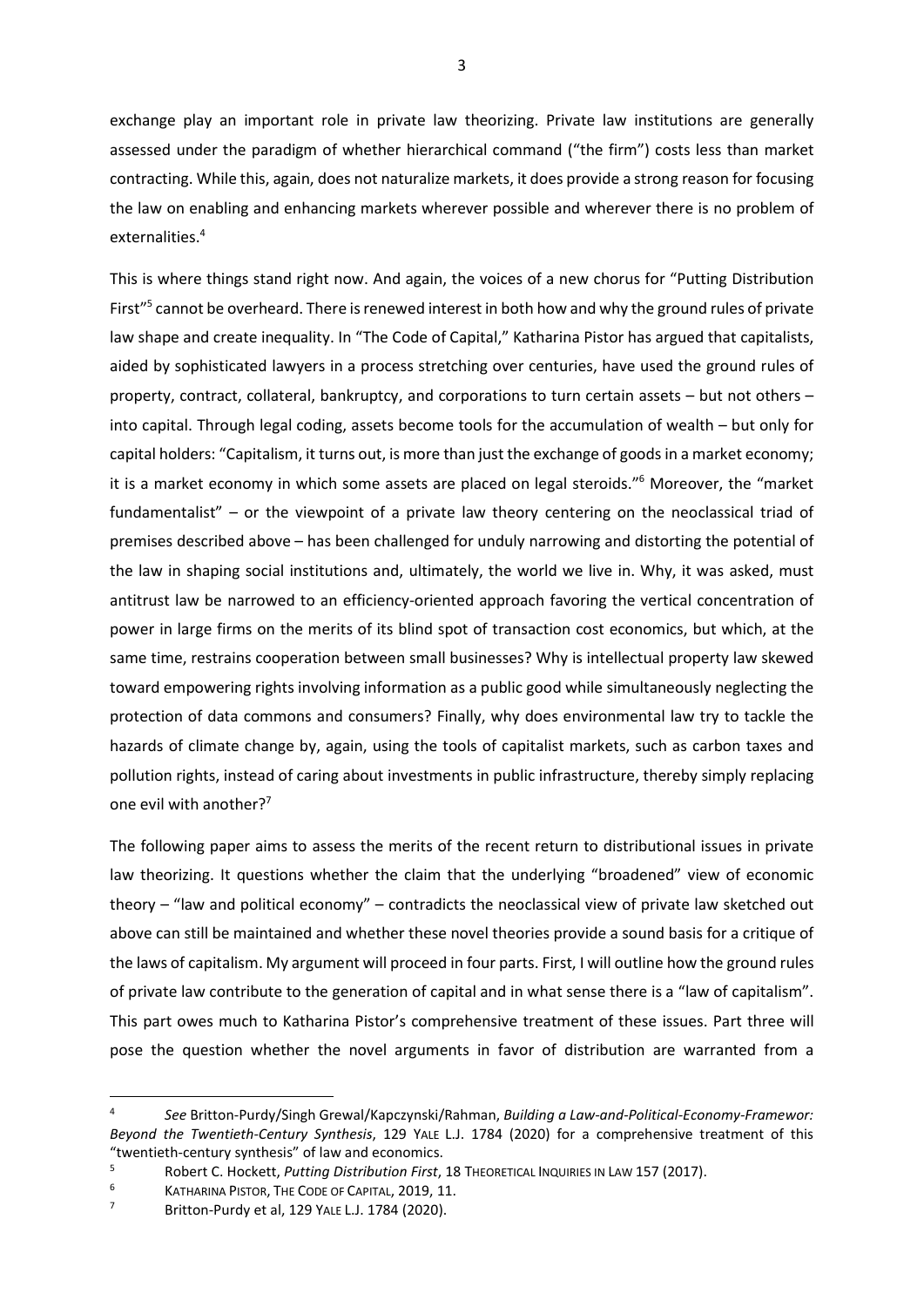standpoint of private law theory. Part four will dig deeper into the economic issues at stake and reframe the question why distribution through the means of private law seems more often than not to "hurt the people it is trying to help" and thus notoriously appears dubious from the viewpoint of the neoclassical economic consensus. On this basis, part five will reassess the proposals for using law as a political tool to fix the laws of capitalism. The final part suggests or rather asks where to head next.

# II. Is there a Law of Capitalism?

What is the law of capitalism and how does it interact with the economics of markets? Does capital (capitalism, the market principle) precede law? Or does capital (capitalism, the market principle), quite to the contrary, presuppose and depend on law as its means of creation and operation? If the latter, is there something like a genuine "Law of Capitalism"?

#### 1. Law as the Code of Capital

Katharina Pistor has prominently raised these questions in her recent work, $<sup>8</sup>$  and I will limit the</sup> following sketch to a rough framework which only traces the main lines of argument. The main line of argument is this: It is easy to see that the global economic functioning of capitalism squarely relies on the nationally coded legal ground rules of private law, notably property, contracts, collateral, bankruptcy, and corporations. Markets are not natural and neither are the national tools of private law that help shape their function and outcomes. Moreover, the age-long global working of capitalism would not have been possible without the fine-honing of the said tools through generations of sophisticated lawyers whose task it is to "invent" ever-new legal forms of legally coded capital. What, then, is capital? Pistor agrees with economic thinkers since Karl Marx that what makes an object capital is something more than just its value. It needs to undergo a transformation which makes it valuable in a specific, capitalist sense. This transformation, as Pistor argues, is more than what Marxists call "commodification."<sup>9</sup> What turns assets into capital is, instead, a legal coding procedure: Capital is "a legal quality that helps create and protect wealth."<sup>10</sup> The four specific legal attributes that create capital's properties via the means of private law are as follows: priority, durability, convertibility, and universality.<sup>11</sup> Priority rights serve to rank claims and privileges over weaker titles and thus serve as an ace in bankruptcy procedures. Durability extends priority claims in time and thus expands the life span of assets against competing claimants, creating vested rights over centuries. Universality not only ensures that priority and durability can be held against the parties who agreed to them, but against anyone. Finally, convertibility gives asset owners a guarantee to convert their assets into state money when they can no longer find private takers.

<sup>8</sup> PISTOR, THE CODE OF CAPITAL; ID., THE LAWS OF CAPITALISM, 2022 (citation tentative, draft version).

<sup>9</sup> Infra.

<sup>10</sup> PISTOR, THE CODE OF CAPITAL, 12.

<sup>11</sup> PISTOR, THE CODE OF CAPITAL, 13-15.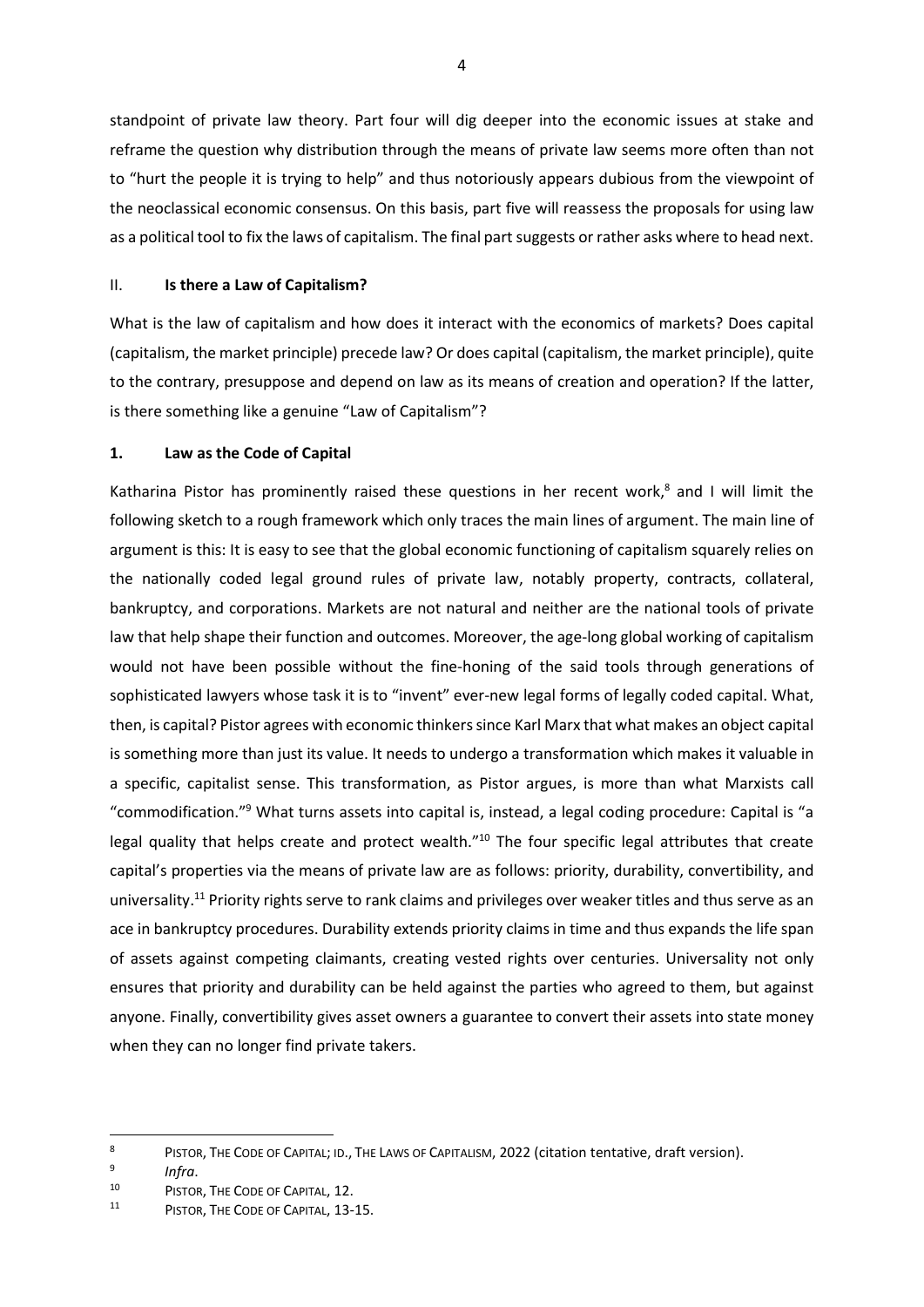From all of this, Pistor concludes that "the legal code confers attributes that greatly enhance the prospects of some assets and their respective owners to amass wealth, relative to others – an exorbitant privilege." Her final conclusion, however, is anything but obvious. A "privilege" denotes a feudal right, conferred at will by a feudal lord upon a subject and "privileging" the latter vis-à-vis his equals. This is not how the coding of modern capital works, and it is a non-sequitur to equalize the modern, capitalist-style inequality with feudal status relationships. While it is certainly true that private law tools can be used for generating the effects Pistor describes – and are actually deliberately used towards those goals with the effect of centuries of greatly increased global welfare, as the neoclassical defenders of capitalism would argue – it does not follow that these properties turn the ground rules of private law into a genuine law of capitalism in the sense that it is inherently tilted towards excluding large factions of the society from participating in social welfare, or, even stronger, that they provide a built-in principle of privileging a few at the expense of the many in the same way as feudal privileges did. There is a fundamental conceptual difference between the unilateral power structure of feudal society, in which private power and feudal privilege were one, and the bilateral power structure of modern society that is vested in the democratically controlled state, in which private power is decentralized and detached from political power. It is, of course, possible to criticize this modern arrangement as "bourgeois ideology" along the lines of Marx.<sup>12</sup> But does this make private law into a genuine law of capital? Does this bracket off the regulatory possibilities of public law, or, indeed, lead to a necessary conceptual divide between the private and the public? Does all of this turn the nationally vested arrangements of national private law into a neo-feudal law? I cannot see how any of these arguments could be made. Every single one of them could and actually have been refuted. On this plane, there is no genuine law of capital. Instead, equality among private law subjects is real, valuable, and something the legal universe has never seen prior to the rise of modern capitalism.

Equality among private law subjects is real, especially in one specific respect. The freedom to "invent" new brands of capitalism, or to turn new asset classes into capital, is not a weakness; instead, it is a major strength of private law regimes. This freedom is the direct effect of freedom of contract. That freedom of contract is not channeled into a given set of contract types – but instead leaves it open to private parties to invent new, unforeseen types resulting in new classes of capital – is one of the reasons for the enormous wealth-creating potential of capitalist systems. To offer just one such example: Digital capitalism wouldn't even have been possible (with all its pros and cons) if it weren't for the self-innovatory potential of private law. In the same vein, capitalist approaches to solving problems of climate change might turn out to be much more powerful than anticipated today (the question only being how much more of the ecosystem has to be destroyed before this effect kicks in). And what about the argument that cutting-edge coding techniques are only practiced by the most sophisticated lawyers and are not open to all? Well, law is a market. Not everyone can buy the luxury product. But legal innovations, as opposed to technical innovations, are not coded in terms of

 12 Infra.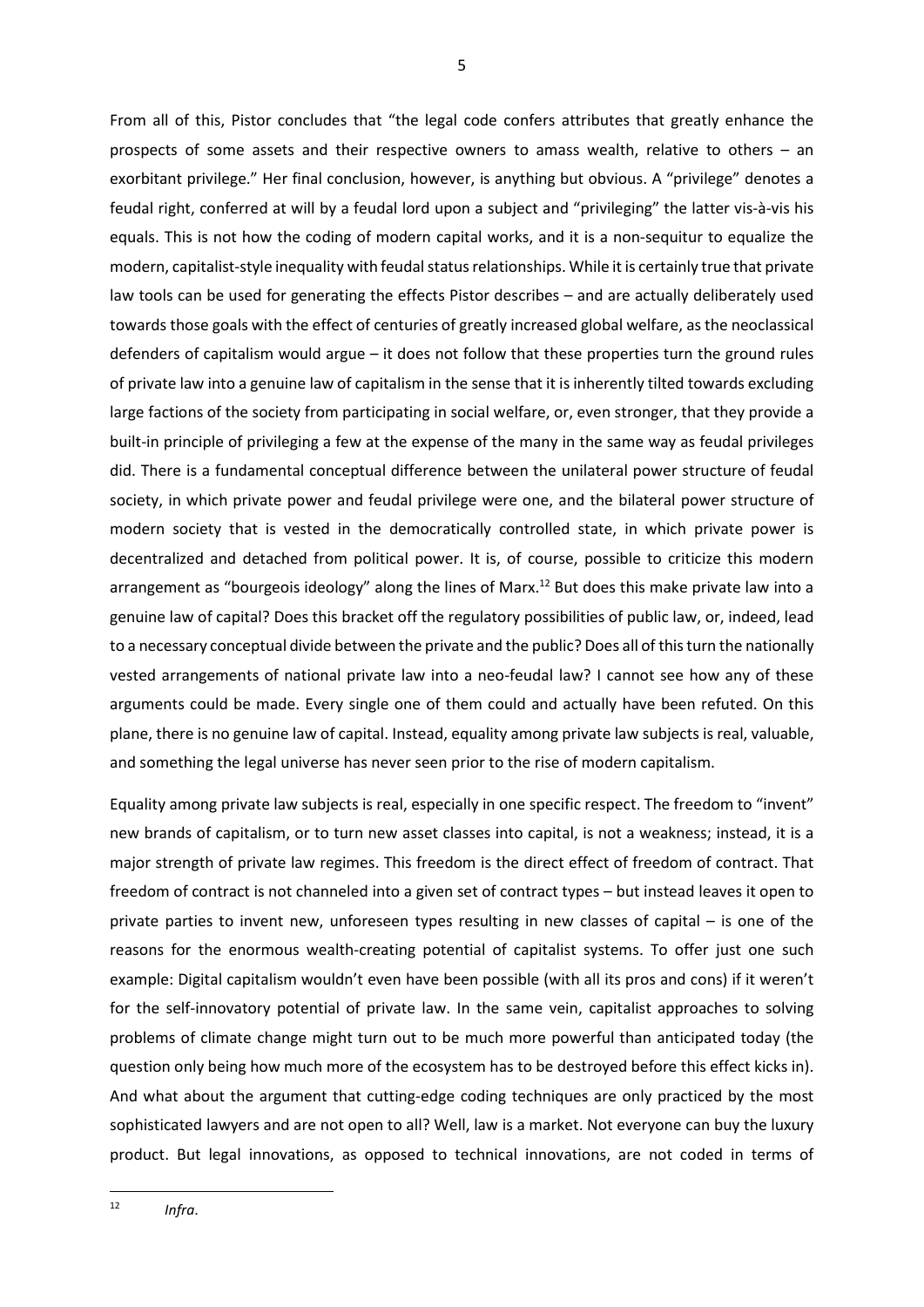intellectual property. Seen in this way, the law market is actually a large commons of ideas. Ideas spread. Small businesses use legal tech. Without capitalism, there is no legal tech for everyone.

# 2. The Legal Fetish of Capitalism

Does all of this mean that there is no law of capitalism after all? Not quite. In her most recent work, Pistor digs even deeper and focuses on the question of how global capitalism manages to evade legal governance. As an answer, she offers a triad of – again – specifically legally coded features of global capitalism: private rights as non-reciprocal individual entitlements, legal arbitrage, and decentralized access to legal coercion.<sup>13</sup> But once more, this reading of legal coding as the essence of capitalism poses the question as to whether there is anything like a law of capitalism. At this point, Pistor comes up with the admirable idea of posing the following question to its opponents: What does socialist legal theory have to say about capitalist law? The two main antagonistic positions can be quickly sketched out: The "positivist" strand, derived from Hans Kelsen, the Vienna School, and turned in the socialist direction by the Austro-Communist Karl Renner, still provocatively mirror the "bourgeois" position that the form of law does not determine the content. After all, this was the main insight promoted by Kelsenian positivism, i.e., there is something to be gained from a "pure" theory of law devoid of content, be it capitalist, socialist, etc. Thus, there is no specific law of capitalism. The form of law "as such" is "neutral": "Law does not create, and certainly does not dictate social conditions. It is strictly neutral so that the same law can be used for different purposes."<sup>14</sup> According to Renner, there is, in particular, no difference between "capitalist" and "socialist" property.

From an orthodox Marxist standpoint, this obviously could not be the final word on the matter. For historical materialism, law is part of the "superstructure" that is determined by the "basis" of the relations of production, which, in turn, are determined by the ownership of the means of production. The root of the production relation lies in the power relation between the capitalist owner class, which is exploiting the proletariat by the extraction of surplus value, and the exploited class of the latter. Law has no independent function outside of this power relation. According to Marxist economic theory, law is part of the "bourgeois ideology," and it will disappear as soon as the revolution of the proletariat has taken place and the capitalist owner class has been expelled from its exploitative power status.

One might note that these antagonistic approaches come to remarkably similar conclusions: According to the positivists, the legal form is neutral and independent of the economic power relation at its base. According to the Marxists, law is just an epiphenomenon of the economic base and will disappear with it. Neither approach seems to capture the formative role of the law in the creation of the capitalist economy. But just what is this formative role, and just where is the power vested in the law, which then translates into the power relations of capitalism? At this point, Pistor refers to an interesting parallel between two further fundamental legal thinkers, namely, Max Weber and the most

<sup>13</sup> PISTOR, THE LAWS OF CAPITALISM, 2022, 6 (citation tentative, draft version).

<sup>14</sup> PISTOR, THE LAWS OF CAPITALISM, 2022, 25 (citation tentative, draft version).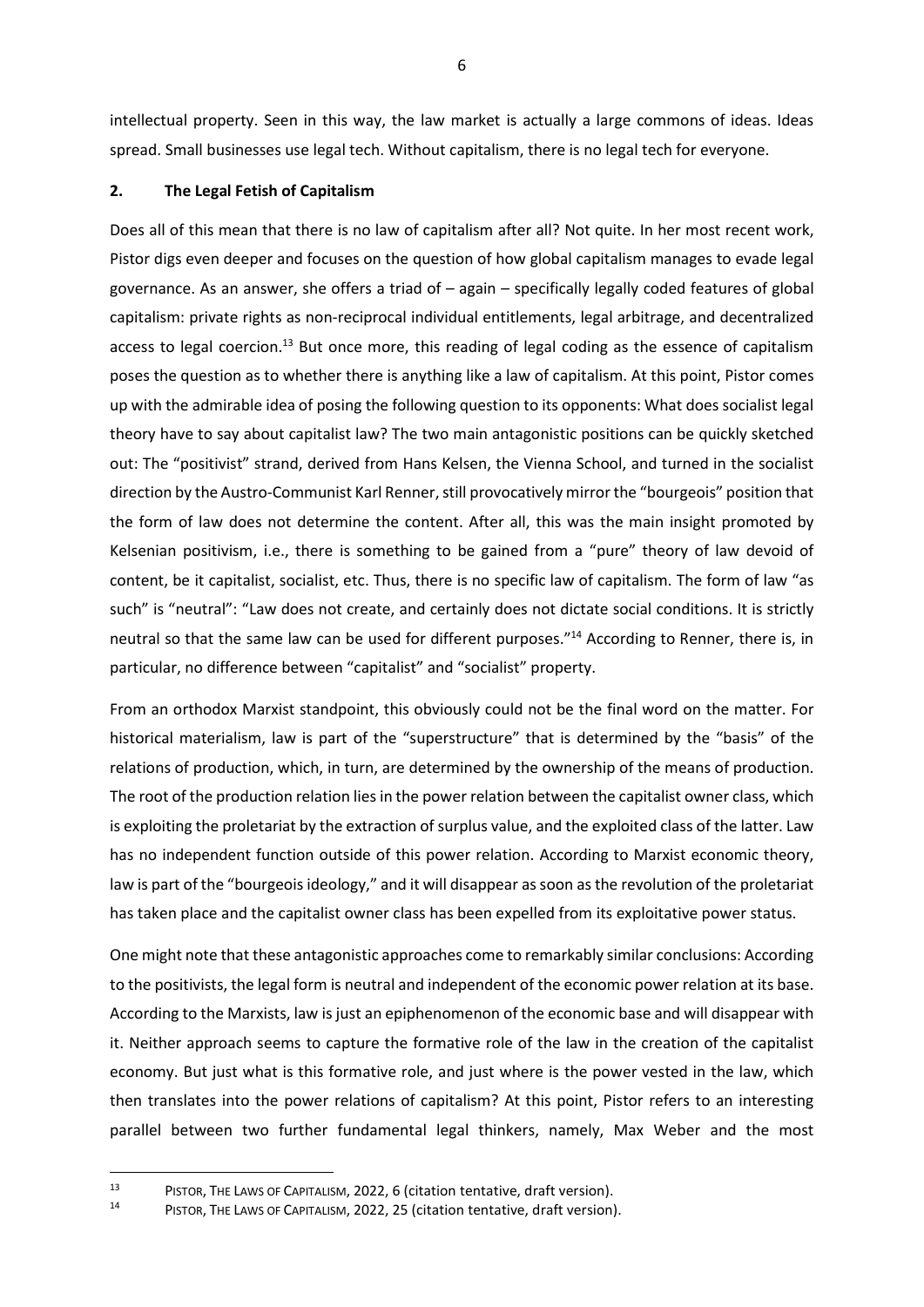sophisticated theorist of socialist law, Evgeny Pashukanis. Both agree that the legal form is not neutral but has a specific impact on the development and shape of capitalism. In Weber's sociological account, "the law co-evolves with power relations, but also shapes them."<sup>15</sup> Capitalist law in the forms of modern private law is a genuine product of European legal modernity, developed since the Middle Ages and explicitly not created with a view on enhancing capitalist rationality or efficiency, but rather emerged from the pluralism of legal orders, forms, and practices of medieval European market places. Pashukanis, however, disagrees with all the latter points. His account of capitalist law is perhaps the most sophisticated, at least the most challenging: As opposed to Weber, he makes a clear distinction between the form and the substance of the law. As in the orthodox Marxist account, he believes in the disappearance of bourgeois law as soon as the revolution of the proletariat has taken place. He does not think, however, that law has no influence on the underlying power relationships. In fact, his critique of bourgeois law along the lines of Marx's critique of the "fetishism of commodities" is highly sophisticated and well worth thinking about in modern capitalism: Pashukanis extends Marx's famous critique to the legal form.<sup>16</sup> He argues that capitalist law is an inherent part of capitalism in that it shares its commodified form. The legal form itself becomes a marketable asset in capitalism, in the same way as assets become capital through the process of "commodification."

This brings us back to the question just what capital is. The Marxist answer is: Assets are turned into capital through commodification, i.e., through the widespread social practice that defines them as marketable goods. This does not change them physically, nor does it require a legal act. Rather, it is a social practice accompanied by a shift of viewpoint: Commodified goods are regarded in terms of their exchange value rather than their use value. The difference between both (leaving aside the obsolete labor theory of value) accounts for the possibility of the capitalist to extract surplus value out of their production and distribution through markets. The critique of the fetishism of commodities means that the bourgeois ideology fetishizes, i.e., essentializes the exchange value in commodified goods and thus creates an entire social order around an excess production of commodities. An example of this would be: The use value of gold (at least for the ordinary citizen) is small. The exchange value, however, is very high. The capitalist economic order fetishizes the latter and thus creates an entire industry around the production and the market exchange of gold in various forms, regardless of its use value. Buyers determine the price. It is important to understand that the fetishism of commodities is not a mere "sham." Rather, the attachment of a specific exchange value to goods on markets is real and will not simply disappear because a society suddenly realizes that it has invested too much social wealth in luxury housing, cars, jewelry, clothing, yachts etc. etc. The fetishism of commodities creates a fetish, but a fetish demands a persistent and always a shared social practice. According to Pashukanis, the same critique is pertinent with respect to the capitalist form of law: First, the form of law itself can be understood as commodified, i.e., as a marketable asset with an exchange value as opposed to a use

<sup>15</sup> PISTOR, THE LAWS OF CAPITALISM, 2022, 28 (citation tentative, draft version).<br>16 KABLAARY DAS KARITAL KRITIK DER ROLLTISCHEN ÖKONOMIE VOL L. 1867

<sup>16</sup> KARL MARX, DAS KAPITAL. KRITIK DER POLITISCHEN ÖKONOMIE, vol. I, 1867.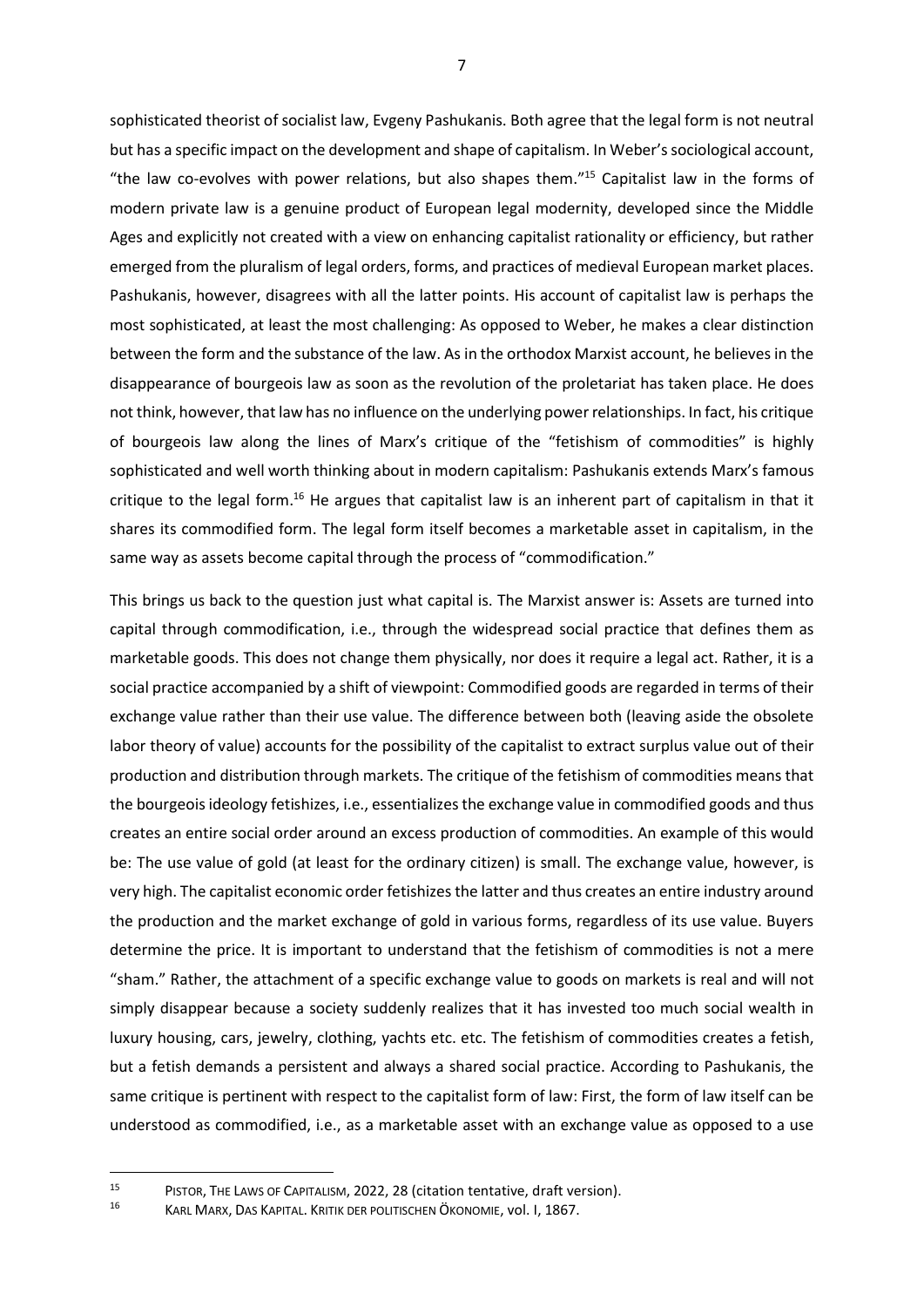value. Second and more profoundly, it is possible to level the same fetishism of commodities critique that applies to capitalist assets at the form of capitalist law. This means that law is a commodity. It is generated and sold on markets. It has a market price which does not, and notably not for all buyer groups, reflect its use value. The market price of law is not a matter of epistemic truth or normative right, but rather a function of the power relation between capitalist buyers of law and their caterers in law firms and law schools. And the resulting law, i.e., the private rights that form the capitalist legal structure, has a fetishized structure. We, the capitalist citizens, essentialize the marketable value of a property right, of a contract right, etc. and forget about the use value of the capitalized asset. In other words, private rights get their bite out of attaching legally corroborated exchange value to marketable assets. This, if there is anything like that at all, is the function of capitalist law. This also means that the law is never neutral vis-à-vis the economy. It has a major function in creating and shaping capitalist institutions. It is a fetish that endows the legal structure of capitalism with legitimacy. However, this means that the "magic" of the law is real and actually conveys legitimacy to the institutions it creates.

#### III. How to Criticize the Law of Capitalism?

A conclusion from the preceding part is the following: The insight of legal institutionalism is correct that understanding capitalism and markets requires understanding the constitutive function of law in their creation. There is, in other words, no natural or neutral market or economic process that is not profoundly influenced and shaped by the law. This insight implies not only that neoclassical economic theory is wrong in downplaying or neglecting the role of the law in the creation of markets, but that the same also holds true for Marxist economics, which arrives at the same fallacy from the opposite side.

#### 1. Inequality: Economics

How, then, should one criticize the ground rules of private law that enable capitalism and indeed, as Pistor puts it, create a structure where some assets, but not others, are put "on legal steroids"? Is it a useful critique to claim, as Pistor does, that capitalism and the legal code of capital create "inequality" and thus "injustice"? Which inequality, which injustice precisely, and from what point of view? Measuring inequality always requires a comparative judgment: Inequality of whom compared to whom? Inequality of what compared to what? One reading of Pistor's critique of the code of capital is straightforwardly economic, focusing on quantitative comparisons of wealth. But then, again, which kind of wealth? Global wealth? National wealth? Individual wealth? Wealth according to income percentiles? Wealth as compared between capitalists and the unentitled?

Let us start with income percentiles. In "The Code of Capital", Pistor opens her argument by referring to the so called "elephant curve," also known as Lakner-Milanovic graph or global growth incidence curve, which looks like an elephant's head and illustrates the unequal distribution of income growth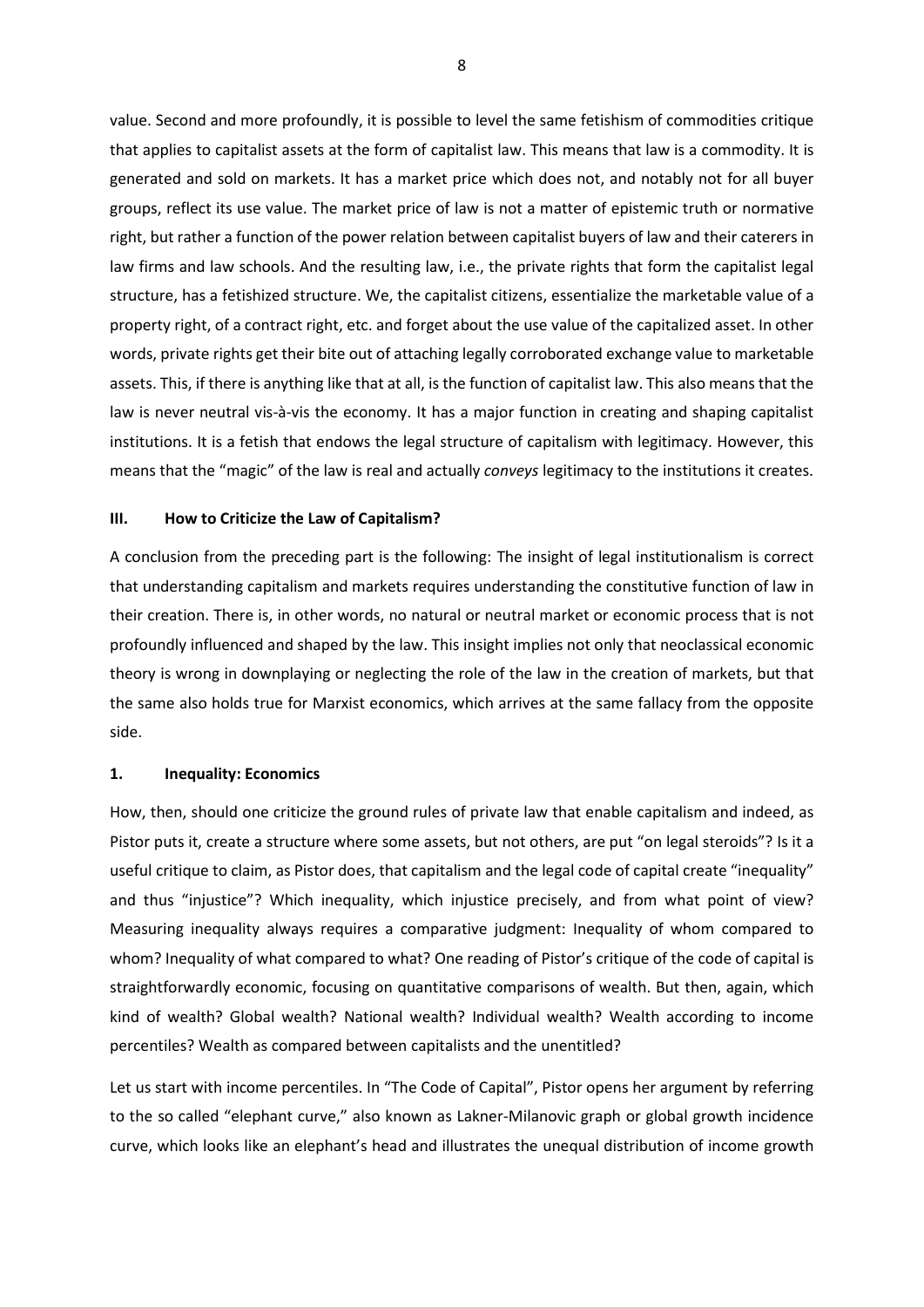for individuals belonging to different income groups worldwide.<sup>17</sup> The original graph refers to the global change in income growth that occurred from 1988 to 2008. It shows that the global top 1% income earners experienced around 60% increase in income, whereas the income of the global middle class increased even more, that is, 70% to 80%. Apart from the world's 10% poorest, the only other global income group that did not experience substantial income gains above 10% (but no losses, either) during the said period is located between the  $75<sup>th</sup>$  and  $90<sup>th</sup>$  income percentile. This group contains the lower-income strata in the advanced market economies. Seen globally, it comprises an upper middle class with an income way above global average. Seen nationally within Western economies, however, it contains, as Pistor states, "the squeezed bottom 90 percent." From this, Pistor infers that "thirty years later, we are not celebrating prosperity for all, but instead are debating whether we have already, or not quite, reached levels of inequality that were last seen before the French Revolution, and this in countries that call themselves democracies, with their commitment to self-government based on majoritarian, not elite, rule."<sup>18</sup>

But is this conclusion sound? It is true that there is a group in advanced market economies that has not equally profited from the neoliberal globalization of markets since the 1980s. This group has witnessed a relative growth in income inequality vis-à-vis the national top 5% or 1% of incomes. The political consequences may indeed be linked to growing dissatisfaction with democratic government in the Western economies, so they have to be addressed there. But what about the enormous and unprecedented increase of wealth within the global middle classes, which comprise millions of families in economies in the Global South? The Lakner-Milanovich graph explicitly does not merit the conclusion that only the top earners worldwide have gained in the past 30 years. Rather, it supposes exactly the opposite conclusion: that global capitalism was an enormous success story in opening new wealth opportunities to the majority of people worldwide. What the lower income classes within the Western democracies have experienced is the effect of globalization and the rise of a new global middle class that has gained, while the old Western middle and lower classes have lost relative (not absolute!) wealth in worldwide comparison.

Again, the question remains: inequality measured by which measure? Another way to approach the question is to look at national wealth and to ask whether specific arrangements of capitalism, notably such that contain vested rights and long-term entitlements, contribute to national wealth, and what happens if they do not. In his reaction to Pistor's work, the German law and economics pioneer Hans-Bernd Schäfer chose this approach to challenge the thesis of growing inequality through capitalism. He argued that an analysis of inequality caused by the legal coding of capital remains incomplete as long as it only highlights income inequalities without taking into account the increased productivity of social wealth the innovation in capital may or may not have. Thus, Schäfer distinguishes three very different

 $\overline{a}$ 

<sup>&</sup>lt;sup>17</sup> Christoph Lakner/Branko Milanovic, Global Income Distribution. From the Fall of the Berlin Wall to the Great Recession, https://openknowledge.worldbank.org/handle/10986/16935, 31 (2013).

<sup>18</sup> PISTOR, THE CODE OF CAPITAL, 2.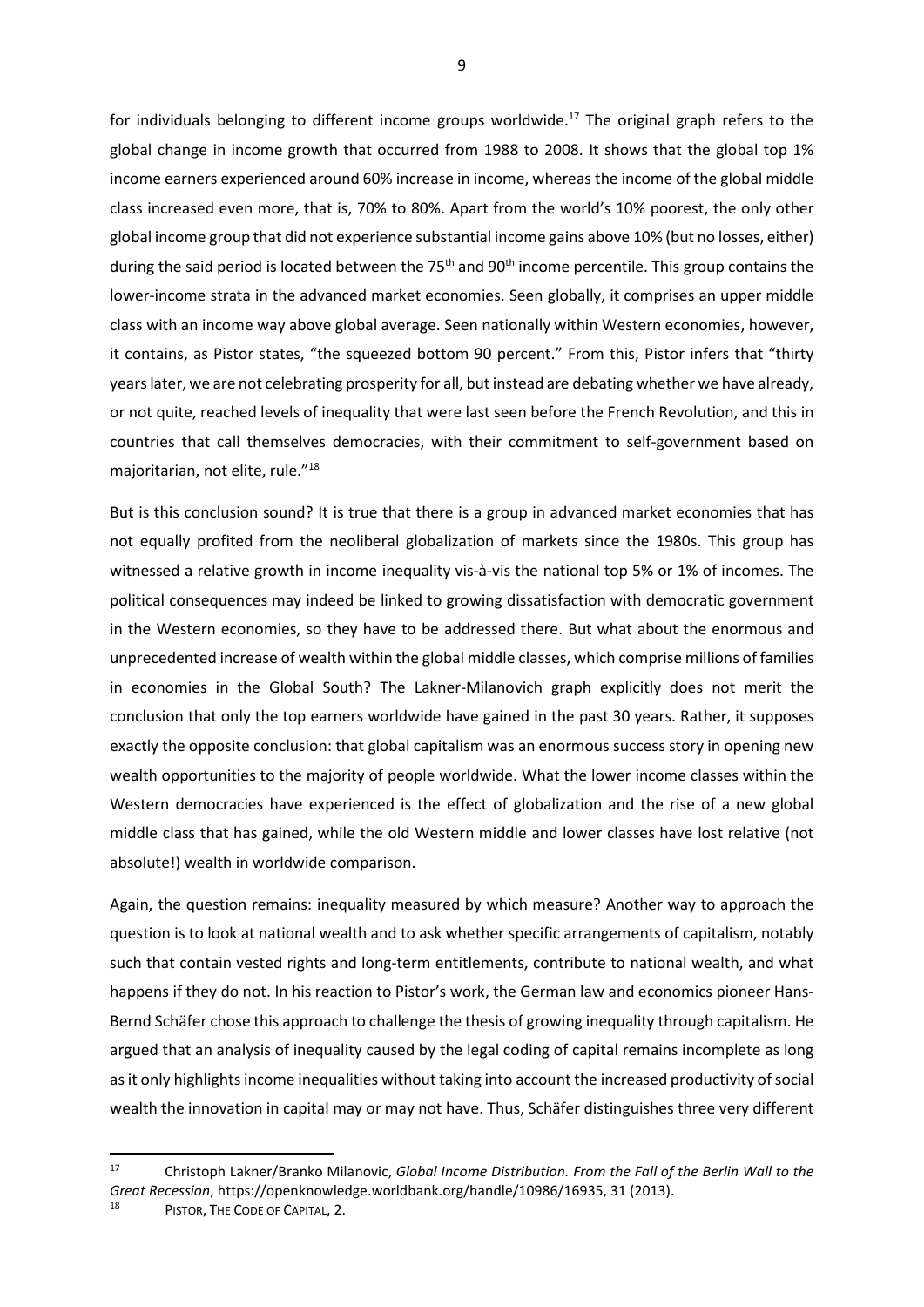groups of effects that the coding of assets as capital may have on social wealth: (I) Wealth-destructive: The purpose of the coding of capital may be only to insulate or even redistribute private wealth from the bottom to the top in an oligarchic society, while overall social wealth in that society is not increased or even reduced. (II) Wealth-neutral: The coding of capital may have the effect of producing overall social wealth, but only at the cost of large damages or losses for large groups in the population (i.e., the Kaldor-Hicks criterion of efficiency is met). (III) Wealth-generating: Finally, the coding of a new class of capital may cause great overall social wealth and no or only negligible damage, even though it may increase relative income inequality between the groups of capital holders and the unentitled (i.e., the coding of this particular asset as a property right is Pareto efficient).<sup>19</sup> Schaefer's argument is that it is not possible to assess the normative legitimacy of inequalities caused by the unequal distribution of entitlements coded as capital unless one also takes into account the very divergent potential for social welfare they cause. Schäfer agrees with Pistor that private rights which fall into category (I) should be banned by national legislation (unless they cause a revolution or civil war and will disappear anyway). Another corollary of Schäfer's argument is that not all property rights are efficient. The crucial point for political decision makers is to find out which are and which are not and to regulate potential private law entitlements accordingly. Generally, however, Schäfer shares the point of Lakner/Milanovic that capitalism based on private entitlements has proved to be an unprecedented success story for generating both public and private wealth over the past centuries. There is, in other words, no tradeoff between efficiency and equality, at least not on this level of argument. In sum, Schäfer criticizes Pistor's argument for its "lack of interest in the productive properties of the ground rules of private law."

# 2. Inequality: Methodology

Notwithstanding, Pistor insists on the individual wealth of capital holders versus the unentitled as the relevant point of comparison. She sees an unbridgeable gap between individual and social wealth and argues that "capital is coded through private law in regimes of property and contract. This coding has created a multinational monster of corporate injustice which cannot be controlled by national legislators any more. Gross injustice by private law institutions cannot be justified." Thus, in her view, the microeconomic perspective of wealth generated by capital versus wealth foregone by those without endowment remains the most salient point for a critique of private law. Can this choice of standpoint be justified on methodological grounds?

One way is to take a neo-Marxist approach towards a critique of private rights. Marx's classic critique can be outlined as follows: Private rights, especially property rights, are granted in the form of egalitarian basic freedoms through the democratic constitutions of the enlightenment age. But again, this is part of the bourgeois ideology: In fact, private rights preserve the feudal system with all its inequalities, most notably regarding private wealth and private power, under the surface of citizen's equal rights. The modern society successfully isolates private power structures from political

<sup>19</sup> Hans-Bernd Schäfer, Nationalreichtum und private Armut durch Zivilrecht?, 85 RABELSZ 854, 862 (2021).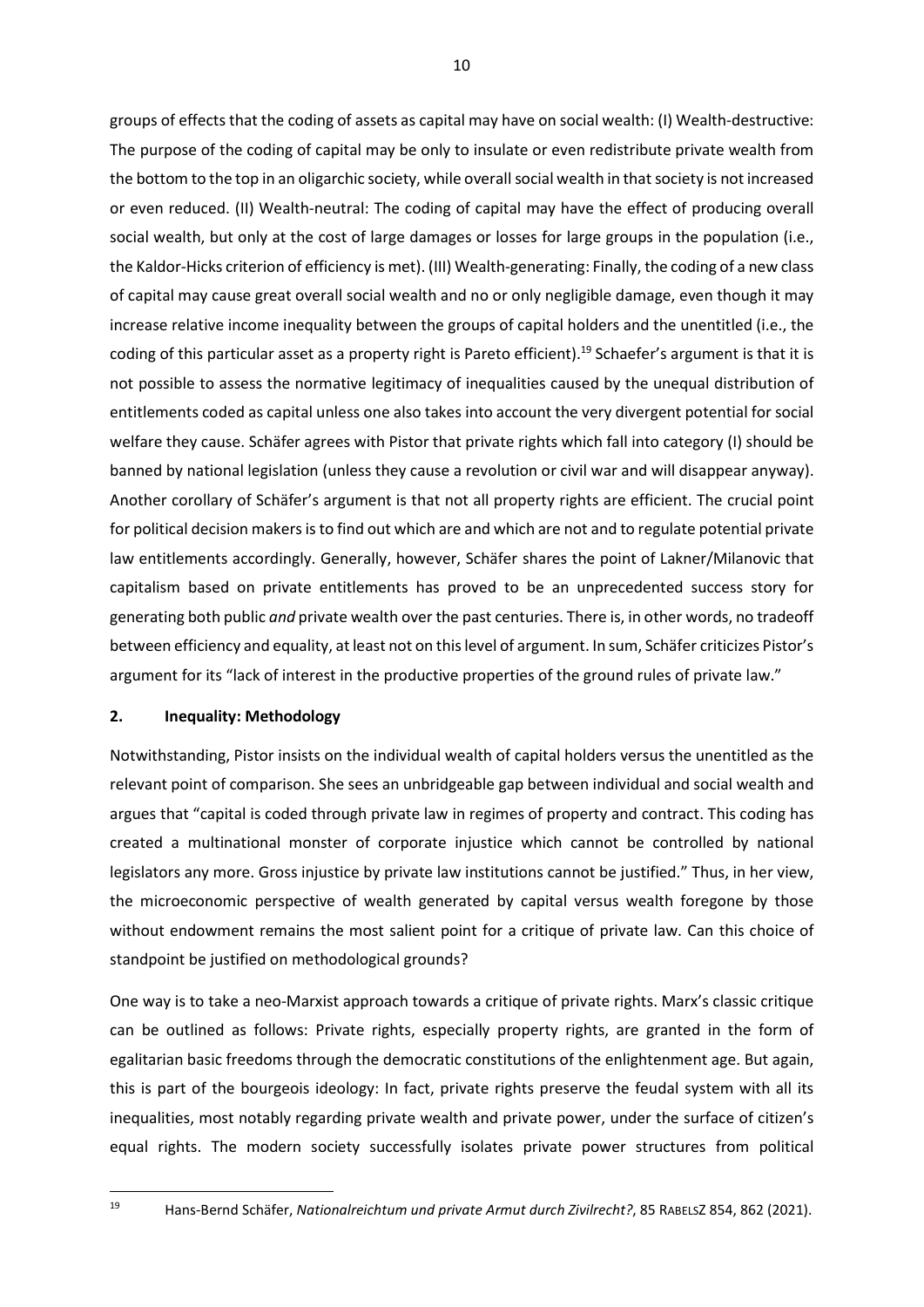governance through democratic government. The ideological move in this reconstruction of the private versus the public as normatively separated is, again, the fact that modern democratic government explicitly depends on equal participation of all citizens, and, moreover, grants all citizens equal rights, including equal "freedom" of property. That these rights/freedoms (Hohfeld!) exist on paper only but not in the private-power-laden reality of capitalism, makes them part of the bourgeois ideology.<sup>20</sup> Since Marx, this argument has been often repeated, most recently by the German philosopher Christoph Menke, whose work Pistor draws on.<sup>21</sup>

Yet, as seen above, that private rights are part of an ideology or even a fetish, as Pashukanis put it, precisely does not mean that they are a mere sham. Put differently, the modern divide between the public and the private does not simply disappear by stating that private rights serve factual inequality under the veil of constitutional equality. Thus, it is not possible to argue that private inequality directly challenges or contradicts democratic rule. Pistor's argument that capitalism equals feudalism in its potential to create income inequalities may be correct (or not), but from this it does not follow that "the feudal calculus stands in direct opposition to the aspiration of democratic polities for which law is the primary tool of collective self-governance."<sup>22</sup> Democratic governments in Western market economies have chosen – with some variations – to follow capitalist economic policies precisely through majoritarian self-determination in order to participate socially in the wealth generated by a decentralized, private capitalist economy. If a society chose not to pursue that path any further, it could choose to change its system into socialist economics. I will show below why it is very hard to see any "middle ground" between the two systems.

Another methodological approach towards challenging the priority of efficiency in assessing the inequality generated by capitalism is through stating that there is also no methodological middle ground between the viewpoint of neoclassic economics, on the one hand (which is focused on efficiency/wealth maximization, market failures/externalities, and transaction costs), and the novel view of "law and political economics" (which puts "distribution first"), on the other. Here, we enter the field of epistemology, indeed the philosophy of science: It is not impossible that two different methodological approaches towards explaining the same phenomenon reach different, and indeed, incompatible results. It is also not the case that either is refuted by the other as long as they produce coherent results within their respective realms. Falsification of a scientific paradigm demands more than just the existence of competing paradigms. In this case, however, more is at stake: Two methodological fragments of the economic discourse lead to incompatible explanations of the same

<sup>&</sup>lt;sup>20</sup> KARL MARX, ON THE JEWISH QUESTION, 1844: "The liberty of egoistic man and the recognition of this liberty, however, is rather the recognition of the unrestrained movement of the spiritual and material elements which form the content of his life. Hence, man was not freed from religion, he received religious freedom. He was not freed from property, he received freedom to own property. He was not freed from the egoism of business, he received freedom to engage in business." (Translation from the German original.)

<sup>&</sup>lt;sup>21</sup> CHRISTOPH MENKE, KRITIK DER RECHTE, 2015.

PISTOR, THE CODE OF CAPITAL.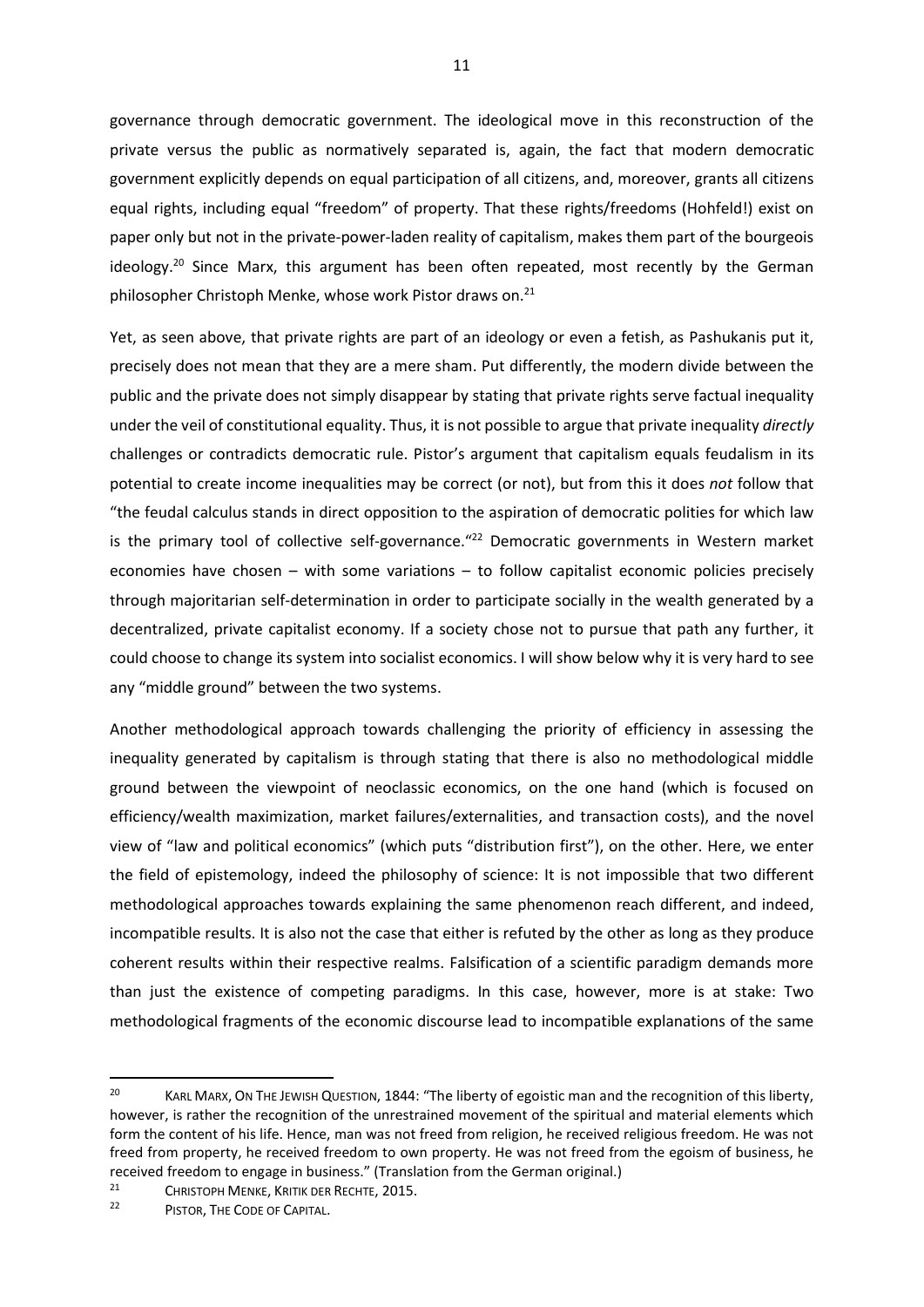empirical phenomenon by partially bracketing the respective view of the opposite approach. In such a case, shouldn't there be an aim of reconciliation or at least acknowledgment of the blind spots of each theory, lest one arrive at empty results by its circular application to just the convenient facts? In the end, shouldn't the more powerful theory govern, unless one arrives at a reconciliation? In the case at hand, this means indeed, along the lines of Schäfer, that there is no meaningful talk about inequalities generated by private law, unless one also takes into account the massive increase of public wealth generated by capitalist practices in the forms of private law. Or, conversely, public wealth is useless if it doesn't in the end benefit private individuals. Private and public wealth are inseparable – the one doesn't exist without the other.

#### IV. Why Exactly does Capitalism create Inequality?

In what has been said up to now, one recurring theme was the impossibility of a middle ground: between capitalism and socialism, capitalist and socialist law, public wealth and private equality, theoretical focus on efficiency and theoretical focus on distribution. Why is that so? Why is capitalism a make-or-break issue? This part will look more deeply into this question. I will develop the argument that legal institutions are indeed necessary to build the coded framework of capitalism. Yet, even if legal coding is a necessary reason, it is not a sufficient reason to explain the exploitative mechanism of capitalism. Understanding that mechanism makes it necessary to restate the question: Why does capitalism create inequality among private actors in the first place? I will show that this is not just because the legal code endows assets with properties like priority, durability, convertibility, and universality. It takes more than just this to make capital exploitative. It takes the market mechanism and the question who is in the position to hold out in the bargaining situation that is necessary to generate the cooperative surplus germane to every market transaction. The answer is: The capital holder is always – 100% – in that position.

#### 1. Ricardo/Marx: The Winner Takes It All

Understanding this point brings us back to classic economic reasoning, namely, to the work of David Ricardo and Karl Marx. Their very similar views on the distribution of the cooperative surplus in markets transaction was recently restated by Duncan Kennedy.<sup>23</sup> Ricardo developed his argument in form of a stylized model of landlords who own the land and rent it out to farmers. Straightforwardly, the landlords are capitalists in this model. They do not do anything besides owning the land, renting it out to the farmers, and collecting the rent. There is a market between landlords and farmers regarding the better or worse quality of farmland. Not all pieces of land are of the same quality. Some are more fertile than others. Higher fertility means that a given farmer will be able to produce the same amount of wheat for lower cost than on less fertile land. On less fertile land, the cost of production per unit will be higher, while the selling price for wheat is equal for all farmers and all types of lands.

<sup>&</sup>lt;sup>23</sup> Duncan Kennedy, Law Distributes *I: Ricardo Marx CLS*, supra.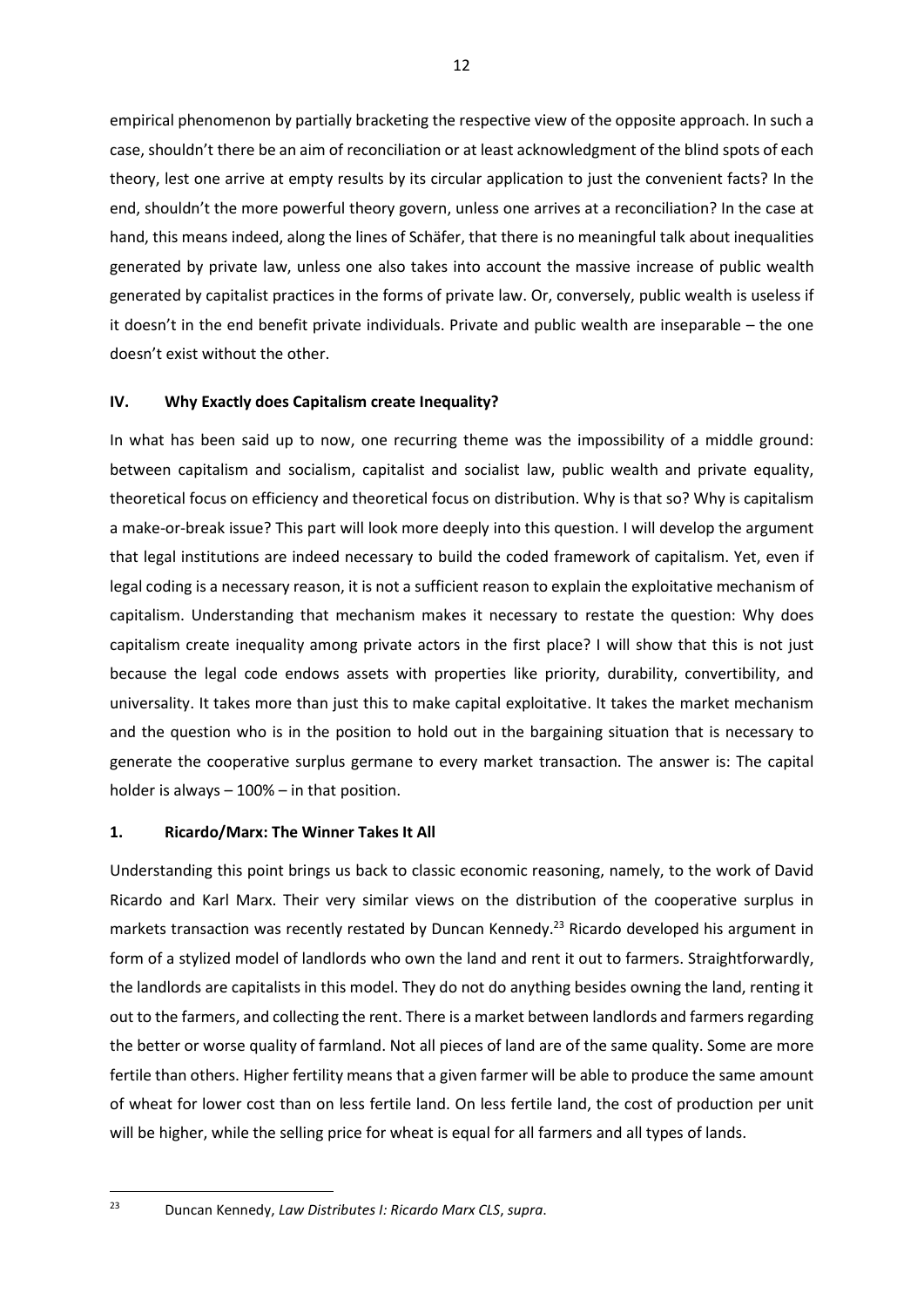Ricardo's important, if counter-intuitive, point is this: All the farmers get the same return on their capital investment regardless of whether their production cost per unit is high or low. The farmers who rent good land are not better off than the farmers who rent bad land, notwithstanding that their cost of production per unit is lower. All the extra profit the farmers make on good land will go to the landlord as rent, given that the demand for wheat regulates the market price and thus the number of potential farmers competing for farms. The higher the price of wheat due to increased demand, the more potential farmers, the more profitable land of any quality, the more competition for the good land, the more pressure to farm the good land for the standard profit which equals that of the bad land. In effect, all the surplus goes to the landlord due to his ability to hold out. To be sure, the landlord can only reap the benefit of his capital as long as it produces marketable goods. If the market price of wheat declines or demand for wheat ceases altogether, property in the land is useless. The market between landlords and farmers is a true Halean bargaining situation: The farmers know they will be "exploited" because the landlords take all the surplus value. They contract nonetheless because they have to earn an income. Note that the farmers are not consumers. They are entrepreneurs who choose farming as a profession because it offers an average rate of profit above subsistence (if that condition is not fulfilled, farming will stop altogether). At the same time, the landlords have no other choice than to rent out their land. If the land is of bad quality and the price of wheat is low, farming might not be profitable and they will not find a farmer at all. On the other hand, the owners of good land will have plenty of farmers to choose from and control prices. The winner takes it all.<sup>24</sup>

Marx's theory of profit makes a surprisingly similar point. In Marx's theory, the capitalists are the owners of the means of production. They hire workers to produce commodities which are sold on markets for prices determined by competition with other producers and other commodities (again leaving aside the labor theory of value). The difference between the market price and the cost of production is profit, which – again – goes to the capitalist in full. In an argument similar to Ricardo's, Marx argues that the competition among workers will drive wages down to subsistence level, and again parallel to Ricardo – regardless of how much "surplus" a given worker creates. The point is, again, that all workers, whether good or bad, have to contract with the capitalist in order to gain their subsistence, whereas the capitalist can hold out as long as the commodity he produces is in demand. Kennedy concludes that "for both Ricardo and Marx, it is 'mere ownership' that permits appropriation of all the surplus."<sup>25</sup>

But what is it exactly that gives "mere ownership" the "almost metaphysical" quality of the capitalist being able to hold out against the unentitled counterpart and extract all the surplus from the bargain? Why has the counterpart no bargaining power at all – given that the farm or the factory will not run without farmers or workers? Kennedy continues his argument by challenging the idea that the abstract concept of property alone is sufficient to explain this quality of  $-$  again  $-$  capital. Once more, the

<sup>&</sup>lt;sup>24</sup> Kennedy, Law Distributes I: Ricardo Marx CLS, 3-12.<br><sup>25</sup> Kennedy, Law Distributes I: Bicardo Marx CLS, 12-17

<sup>25</sup> Kennedy, Law Distributes I: Ricardo Marx CLS, 12-17, at 16.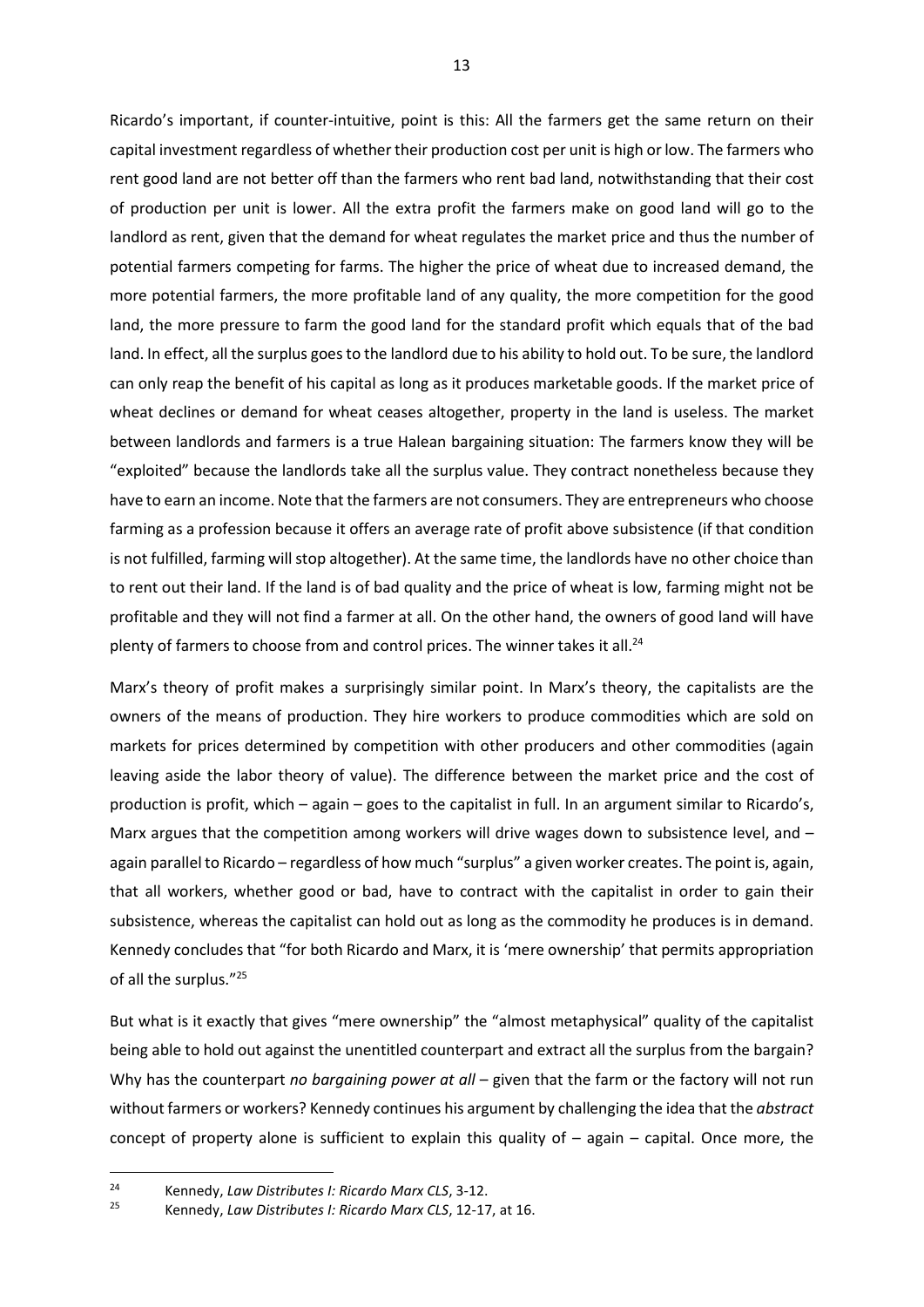question is: What makes capital capital? For both, Ricardo and Marx, it is not property alone, but the property has to have a special, indeed "metaphysical" quality, which is something along the lines of "fertility" or "productivity." If we have an asset, we can code it into a property right with Pistor's four features of priority, durability, convertibility, and universality. What makes it capital, however, is that it is a property right that is productive or "fertile." Only if that is the case do Pistor's four qualities, especially durability, forge an asset into a source of wealth of superhuman reach, especially over time. Human imagination can create rights that, by far, surpass the physical reach or lifespan of human beings. When these rights are attached to sources of productivity, "fetishized" by the market, they create the possibility for the owner to hold out quasi forever. It is like bargaining with a giant, or with an immortal being. They can hold out forever, and you can't: You're only human. You have to eat today and tomorrow. In brief: It is not only the durable property right that makes the capital capital. It is the human inventiveness that turns a durable property right into an immortal source of "surplus" production. Capitalism is not a monster. It is a god.

Can there be a successful socialist revolution? The Marxist utopia was to keep the means of production, i.e., the fertile durable assets of capitalism, in place and just change the relations of production by expropriating the capitalists and turning the means of production over to the proletariat. Why didn't this work, historically? My intuition is: because it is precisely the entrepreneurial potential of capitalism – the potential to invent new "fertile" assets – plus the part of the story I've omitted – the difference between un-improving and improving/entrepreneurial landlords and factory owners – that keeps the expansive cycle of capitalism running (with all ups and downs).

# 2. Efficient Taxation

It should be added that Ricardo's model provides a systematic reason why taxation of capital (and not private law regulation of bargaining or rent control) is indeed the choice solution to address the problem of unequal distribution of wealth in the society: A tax imposed on the landlords cannot be passed along to farmers who already work on subsistence levels, lest their farms go out of business. This applies to landlords with good and bad qualities of land alike, because all surplus is already taken by the landlords. The landlords with the good land will have to "eat" the tax and leave rent where it is, while the tax imposed on the landlords with the marginal land will have to be small and nominal, so that the same result is achieved and land is left in cultivation. In effect, the tax has no efficiency cost.<sup>26</sup>

# V. Fixing Inequality through Law?

Several insights can be taken away from the previous part: There is no capitalism without law, but there is more to capitalism than law. Arguing that there is a law of capitalism, that it creates inequality, and that it should and actually can be fixed by law, is a strong claim, but the economic law of capitalism might yet be stronger. Nonetheless, let us see what law can do about fixing the laws of capitalism.

<sup>26</sup> Kennedy, Law Distributes I: Ricardo Marx CLS, 12.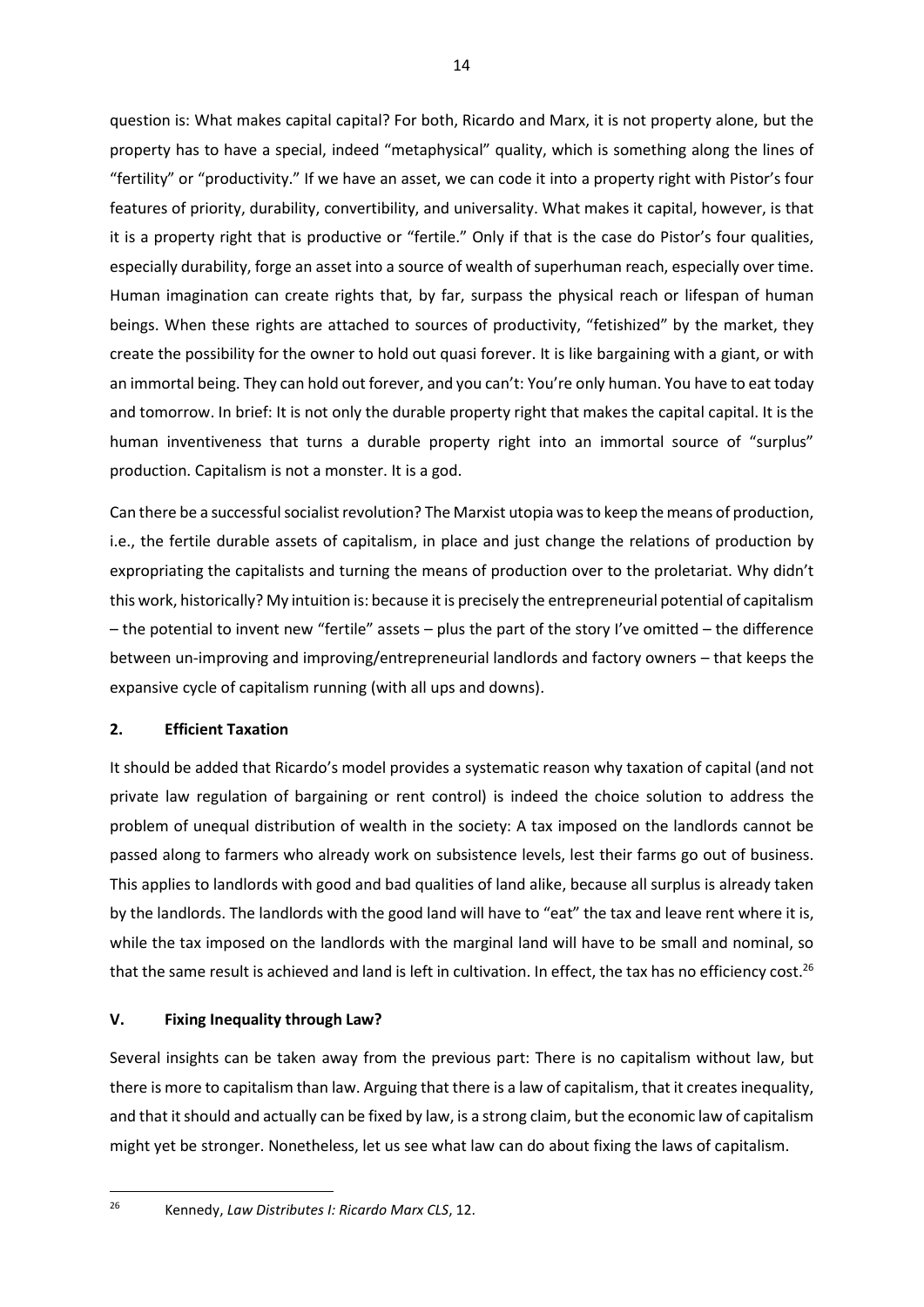#### 1. Incremental Roll-back?

Pistor makes a strong point for law as the right weapon to roll back the worst evils of capitalism. She rebuts the obvious objection that a law which provides the most valuable tools for the operation of capitalism might not be in the best position to dismantle its own effects: "The fact that capital cannot rule without law does not imply the reverse, namely that law could not be used to protect other interests on par with capital. One could, for example, harness the code and its modules to empower others who have experienced the empire of law mostly from below."<sup>27</sup> As we will see, however, this aim poses a conceptual problem which leads back to the question whether there is something like a genuine law of capital: Endowing the disenfranchised with the tools of private right will reproduce and actually reinforce the system instead of breaking with it. In fact, the utopian proposals of Marxist and neo-Marxist (Christoph Menke) thinking about private right have always emphasized that just extending the tools of capitalism to the disenfranchised is not enough to reach a new system where rights as vessels of private power and means of domination no longer play a role. Instead, Marx and Menke both envisioned a new form of right that transcends the insight/outside, private/public dualisms and creates a new commonality. In any case: No one has ever seen the advent of such utopian rights, so they are no viable path to choose.

Two other roads out of capitalist-generated inequality seem obvious, but Pistor does not take them. One straightforwardly leads to socialism. The other is the classical and neoclassical solution of afterthe fact-redistribution through taxation of capital holders. Surprisingly, taxation plays only a small role in Pistor's scheme of reforming capitalism even though many of the problems she addresses (tax evasion of multinationals) are genuine problems of international tax law. Instead, Pistor proposes an array of "roll-back strategies"<sup>28</sup> of the level of national legislation which aim at cutting back the legal privileges of capitalism including the freedom to invent new forms of capital. Specifically, she argues that choice of law should be made more difficult, that states should cut back on arbitration, that externalities caused by capitalism should be internalized, that traditional limitations on coding capital should be resurrected, that new mechanisms should be invented to give voice to those who suffer most in capitalist crises, and that democracies should join forces in fighting the global excesses of capitalism. "For democracy to prevail in capitalist systems, polities must regain control over law, the only tool they have to govern themselves, and this must include the modules of the code of capital. At the very least, they must roll back the many privileges capital has come to enjoy over and above the modules of the code of capital."<sup>29</sup>

All those points are well taken. None are new, however, and there are none which have not been tried before or are actually in place already. Some also seem to miss their target. For instance, it is not clear why arbitration is a specific problem in a worldwide legal order where national state courts are

 $\overline{a}$ 

<sup>&</sup>lt;sup>27</sup> PISTOR, THE CODE OF CAPITAL, 229.

<sup>28</sup> PISTOR, THE CODE OF CAPITAL, 229.

PISTOR, THE CODE OF CAPITAL, 224.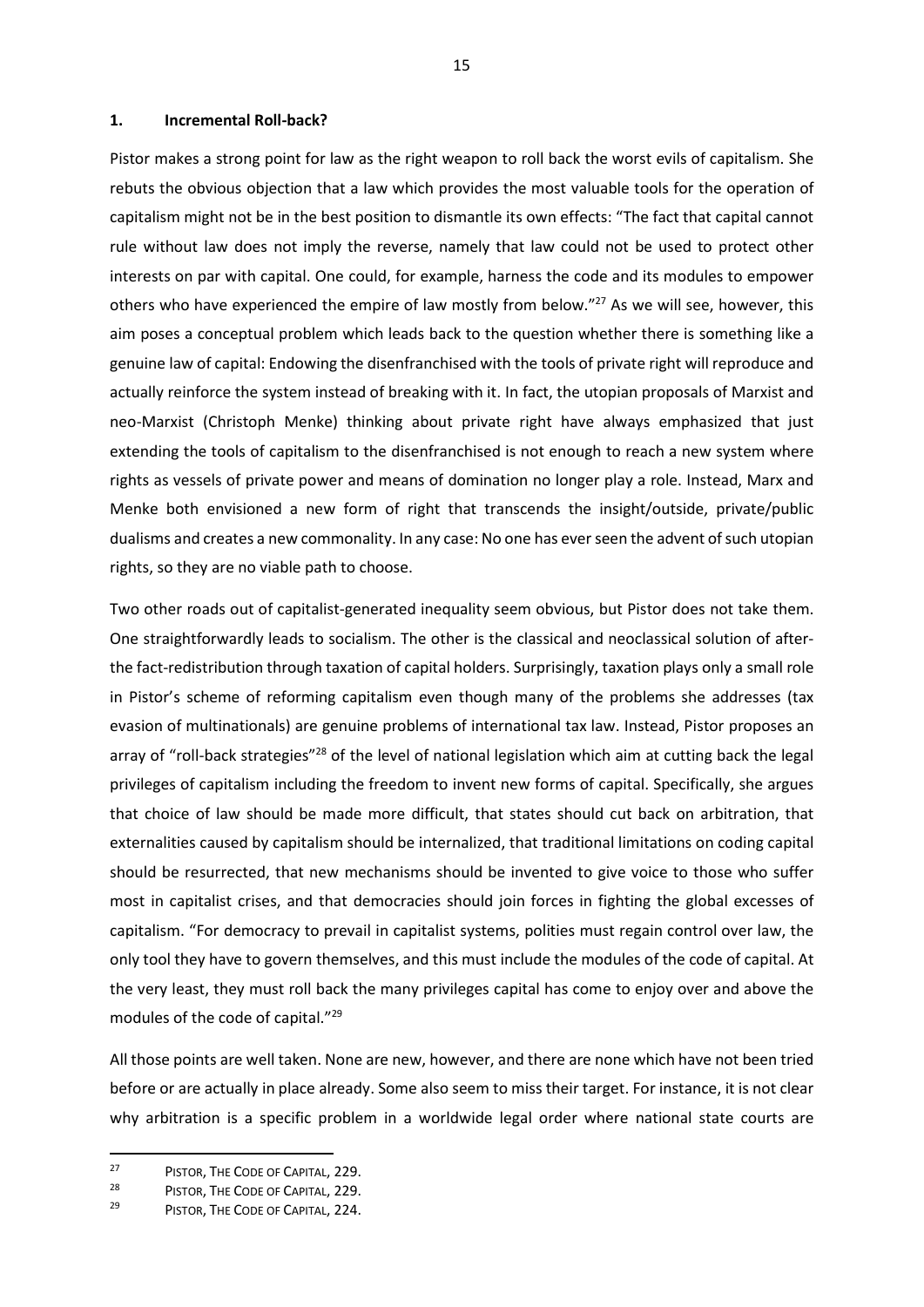currently rediscovered as a forum for environmental and human rights claims. When it comes to limitations on coding capital, Pistor mentions speculative contracts or wagers. But how to regulate them – globally? The traditional limitation was that wagers were not enforceable in a court of law. But wouldn't reinstating that limitation exactly mean to reopen the door to an extra-state private law designed by private rule-making and privately-governed arbitration? In my view, Pistor overstates the regulatory power of the law if it is burdened with the task of solving the – legally generated and democratically elected – problems of Western capitalism. Again, the laws of capitalism, economically speaking, might be stronger than the law, legally speaking: What already strikes me is the idea that there could be something like a "roll-back" of capitalist modes; an idea fundamentally opposed to all we know about capital's expansive logic. The logic of capitalism is highly innovative, not, however, regarding its own roll-back or reversal or shrinking; at least to date. Perhaps climate change and shrinking global resources will teach capitalism how to shrink innovatively one day. The law might provide valuable nudges to that end, but it will not do the innovative work required.

### 2. Bargaining Power and "Palliative Redistribution"

Another path how to proceed has been proposed by Duncan Kennedy.<sup>30</sup> Kennedy challenges the Ricardo/Marx insight that there is never real bargaining in capitalism because bargaining power always rests 100% on the side of the capital owners. Kennedy argues that this very formalist neoclassical reading of the absolute power of property rights does not match reality. In reality, bargaining power reappears because the ground rules of property and contract are far too complex and too ambiguous to determine the outcome of a bargain. In reality, the bargaining power of landlords vis-à-vis farmers will vary greatly, not only according to quality of farmers, but also and more importantly according to the specific setup of ground rules designed to protect the landlord's property. There, Kennedy argues, it may make an enormous difference whether judicial remedy is available at all, who controls it, whether it is farmer-friendly or landlord-friendly, etc. Kennedy thus proposes to reintroduce the notion of bargaining power into the legal analysis and critique of capitalism. He argues that it is possible to use the factual contingency of property and contract regimes to implement policies of "palliative redistribution" wherever there are pockets of capitalist profit that can be attacked in favor of the losing side of the bargain without "hurting the people one is trying to help," e.g., where there is no danger that costs are passed to the unentitled side. Kennedy consciously argues in favor of the selective injustice this modus operandi might cause for some holders of capital vis-à-vis others. In his view, it is not a legitimate objection of capital holders that only some, but not others, are attacked by claims of the unentitled. How this argument and counter-argument plays out in practice can be studied at the recent court cases in climate liability, which are directed "arbitrarily" against single defendants out of the entire group of CO<sub>2</sub>-emitting companies (e.g., the Shell corporation).<sup>31</sup>

 $\overline{a}$ 

<sup>30</sup> Kennedy, Law Distributes I: Ricardo Marx CLS, 29-41.

<sup>31</sup> Rechtbank Den Haag, Judgment of 26 May 2021, C/09/571932, Vereiniging Milieudefensie et al. ./. Royal Dutch Shell PLC.